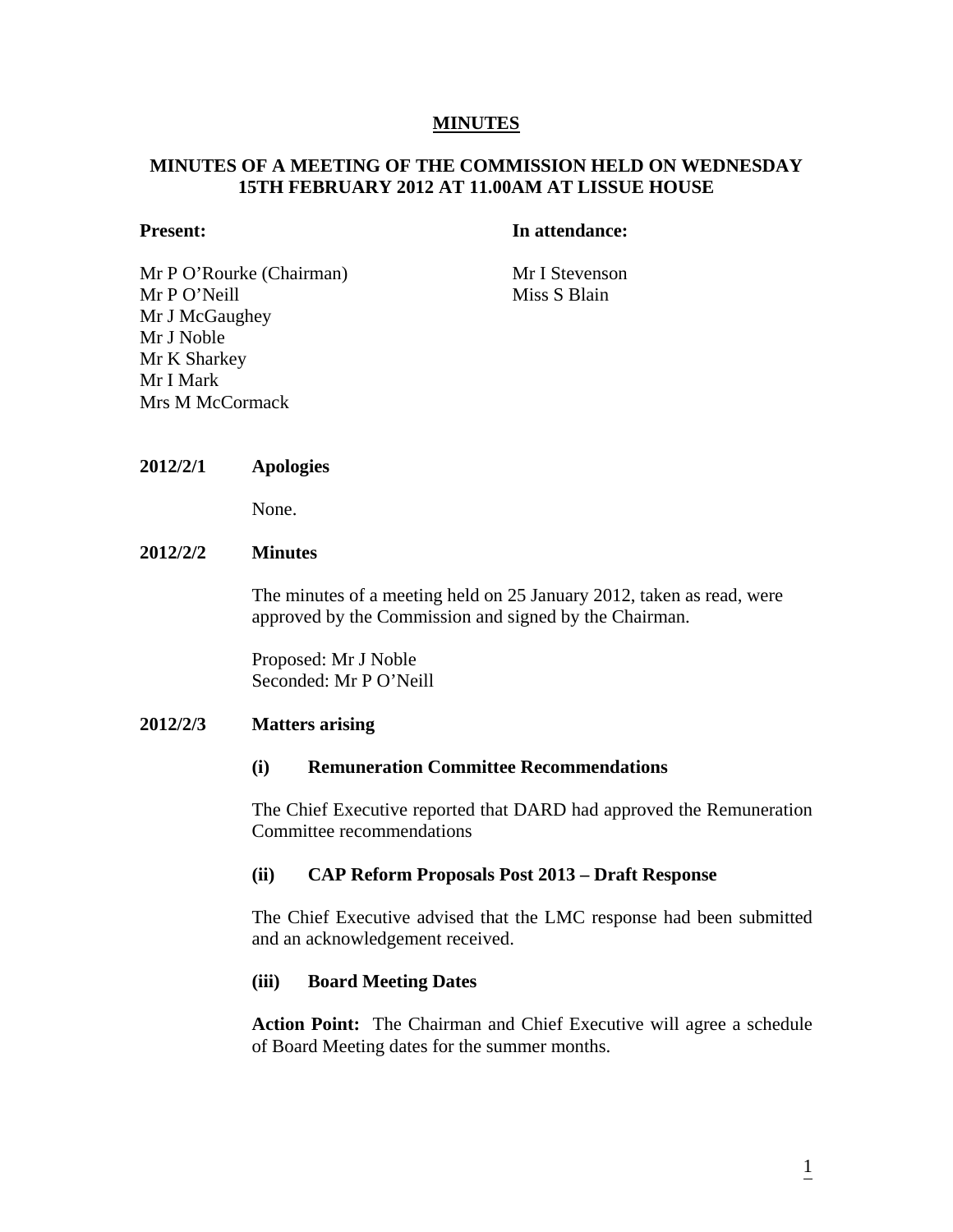#### **(iv) Draft Strategic Plan 2012/15 & Draft Business Plan 2012/13**

The Chief Executive advised the Board that DARD was not prepared to submit the plans for approval, unless they showed a balanced budget.

**Action Point:** The Board agreed to form a sub-committee to develop options for a balanced budget, which will be brought back to the Board at the next meeting. Mr P O'Neill and Mr K Sharkey will be the Board's representatives on the sub-committee.

#### **(v) Russian Veterinary Inspection Visit to UK**

The Chief Executive and Mr P O'Neill reported on the recent Russian Veterinary inspection visit to Northern Ireland.

**Action Point:** Following this visit the Chief Executive will liaise with Invest Northern Ireland to develop a memorandum of understanding between it and LMC.

#### **(vi) Audit Committee Chairman**

**Action Point:** The Board proposed that Mr J Noble be appointed Audit Committee Chairman.

Proposed: Mr P O'Neill Seconded: Mrs M McCormack

No other proposals were made.

Mr J Noble accepted the appointment.

**Action Point:** The Chief Executive will advise DARD and NIAO of the Board's decision, and the basis for Mr Noble's appointment.

#### **(vii) Membership of the Audit Committee**

**Action Point:** Mr I Mark was proposed as a new member of the Audit Committee.

Proposed: Mr J McGaughey Seconded: Mr P O'Neill

No other proposals were made.

Mr I Mark accepted the appointment.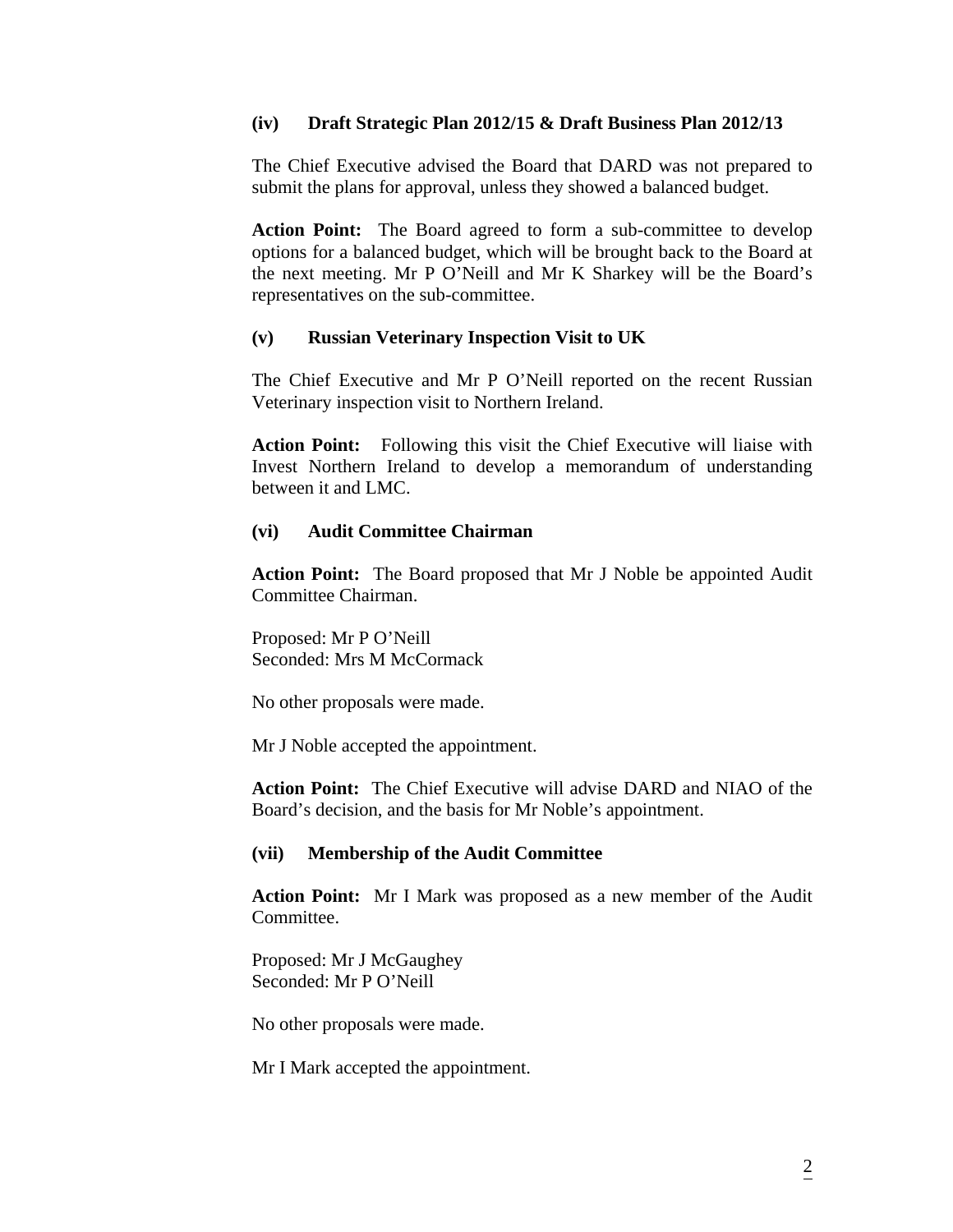# **(viii) Audit Committee Report**

The Audit Committee Chairman reported to the Board on the recent meeting of the Audit Committee.

**Action Point:** The Board agreed that all Board minutes would be made available to the external auditors.

# **2012/2/4 Chairman's Report**

The Chairman reported on meetings he had attended since the last Board Meeting, including meetings with UFU and NIAPA.

#### **2012/2/5 Chief Executive's Report**

# **(i) IMS World Meat Congress**

**Action Point:** The Board agreed that LMC would fund up to two processor and two producer representatives to attend the IMS World Meat Congress in June 2012. Nominations would be sought from UFU (1), NIAPA (1) and NIMEA (2).

LMC will also attend with up to two Board Members and two staff members. The Chief Executive will arrange.

# **(ii) Management Accounts (9 months to end of December 2011)**

The Chief Executive highlighted the main figures to the Board.

#### **(iii) Revision of the LMC Equality Scheme**

**Action Point:** The Board approved the Chief Executive's proposal regarding the revision of the LMC Equality Scheme.

#### **2012/2/6 Quarterly Reports**

The reports were noted.

#### **2012/2/7 Date of next meeting**

It was confirmed that the date of the next meeting would be 21 March 2012 at 10.00am